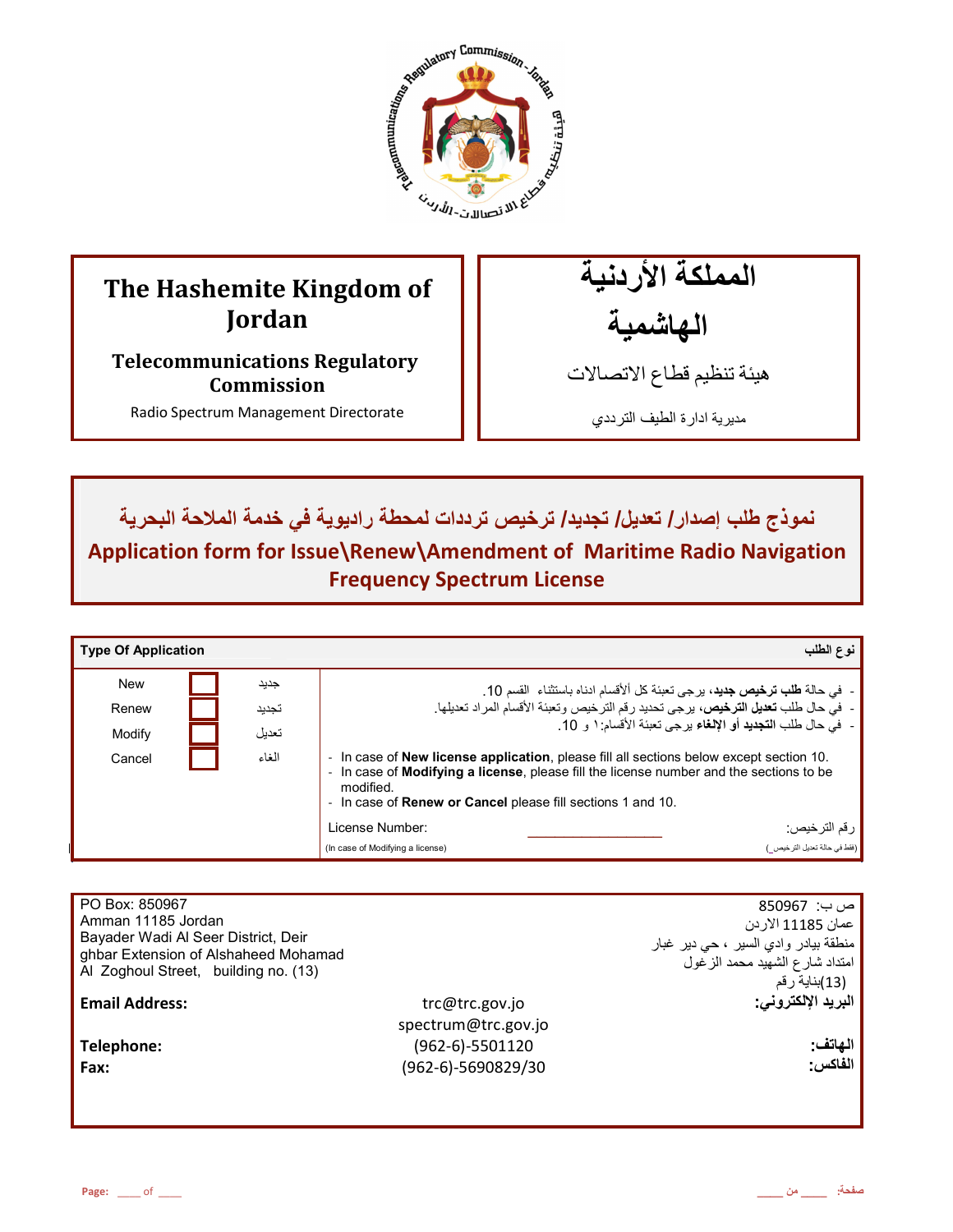

نموذج طلب إصدار / تعديل/ تجديد/ ترخيص ترددات لمحطة راديوية في خدمة الملاحة البحرية  **Application form for Issue\Renew\Amendment of Radio Navigation in the Maritime Service Radio Frequency Spectrum License**

رم رf &دم اط+ب: **\_\_\_\_\_\_\_\_\_\_\_\_\_\_\_\_\_\_\_\_\_\_** :number Reference Applicant

| I1.<br>Administrative Information (to be filled by Applicant)                                                                                                                                                                                                                                                                    |                                                                                                                                                                                                                                                      |                                           |                   |                 | معلومات ادارية (تعبأ من قِبل مُقدم الطلب)                                          |                 |
|----------------------------------------------------------------------------------------------------------------------------------------------------------------------------------------------------------------------------------------------------------------------------------------------------------------------------------|------------------------------------------------------------------------------------------------------------------------------------------------------------------------------------------------------------------------------------------------------|-------------------------------------------|-------------------|-----------------|------------------------------------------------------------------------------------|-----------------|
| 1.1                                                                                                                                                                                                                                                                                                                              | اسم المرخص له / Licensee Name                                                                                                                                                                                                                        |                                           |                   |                 |                                                                                    |                 |
| 1.2                                                                                                                                                                                                                                                                                                                              | رمز المستخدم / User ID<br>(Fill "Applicant Identification form", in case you are a new applicant or you do not have<br>your User ID) /<br>(الرجاء تعبئة "طلب تحديد هوية مقدم الطلب " في حال كنت تقدم طلب لأول مرة أو لا تعرف ر مز المستخدم الخاص بك) |                                           |                   |                 |                                                                                    |                 |
| 1.3                                                                                                                                                                                                                                                                                                                              |                                                                                                                                                                                                                                                      | الشخص المخول بالتوقيع / Authorized Person |                   |                 |                                                                                    |                 |
| 1.4                                                                                                                                                                                                                                                                                                                              | المسؤول التقنى / Technical Contact                                                                                                                                                                                                                   |                                           |                   |                 |                                                                                    |                 |
| أتعهد بأن المعلومات المذكورة في هذا الطلب وأيّ معلومات أخرى مرفقة به، هي معلومات صحيحة. كما أنني أتعهد بأنني اطلعت على جميع القوانين والقرارات                                                                                                                                                                                   |                                                                                                                                                                                                                                                      |                                           |                   |                 | والشروط المنظمة للترخيص الراديوي والتي يجب على الإلتزام بها لحين صدور هذا الترخيص. |                 |
| I certify that the information on this form and any other information given in support of this application are correct. I also certify that I<br>have read the TRC Regulations and the licensing terms and conditions Specified by the TRC which I shall abide by throughout the<br>process until issuance of the radio license. |                                                                                                                                                                                                                                                      |                                           |                   |                 |                                                                                    |                 |
|                                                                                                                                                                                                                                                                                                                                  |                                                                                                                                                                                                                                                      |                                           |                   |                 |                                                                                    |                 |
|                                                                                                                                                                                                                                                                                                                                  | Date Of Submission:                                                                                                                                                                                                                                  |                                           | تاريخ تقديم الطلب | Signature/Seal: |                                                                                    | النو فيع/الخنم: |
|                                                                                                                                                                                                                                                                                                                                  |                                                                                                                                                                                                                                                      | dd / mm / yyyy                            |                   |                 |                                                                                    |                 |

| 2.                              | For Administrative use Only  |                                                    |                                  |  | للاستخدام الادار  فقط |
|---------------------------------|------------------------------|----------------------------------------------------|----------------------------------|--|-----------------------|
| 2.1                             | المرجع /TRC Reference Number |                                                    |                                  |  |                       |
| 2.2                             |                              | Name of TRC Employee who received the application/ | إسم موظف الهيئة الذي استلم الطلب |  |                       |
| Date of Application<br>receipt: |                              | dd / mm / yyyy                                     | Signature   تاريخ استلام الطلب   |  | التوقيع:              |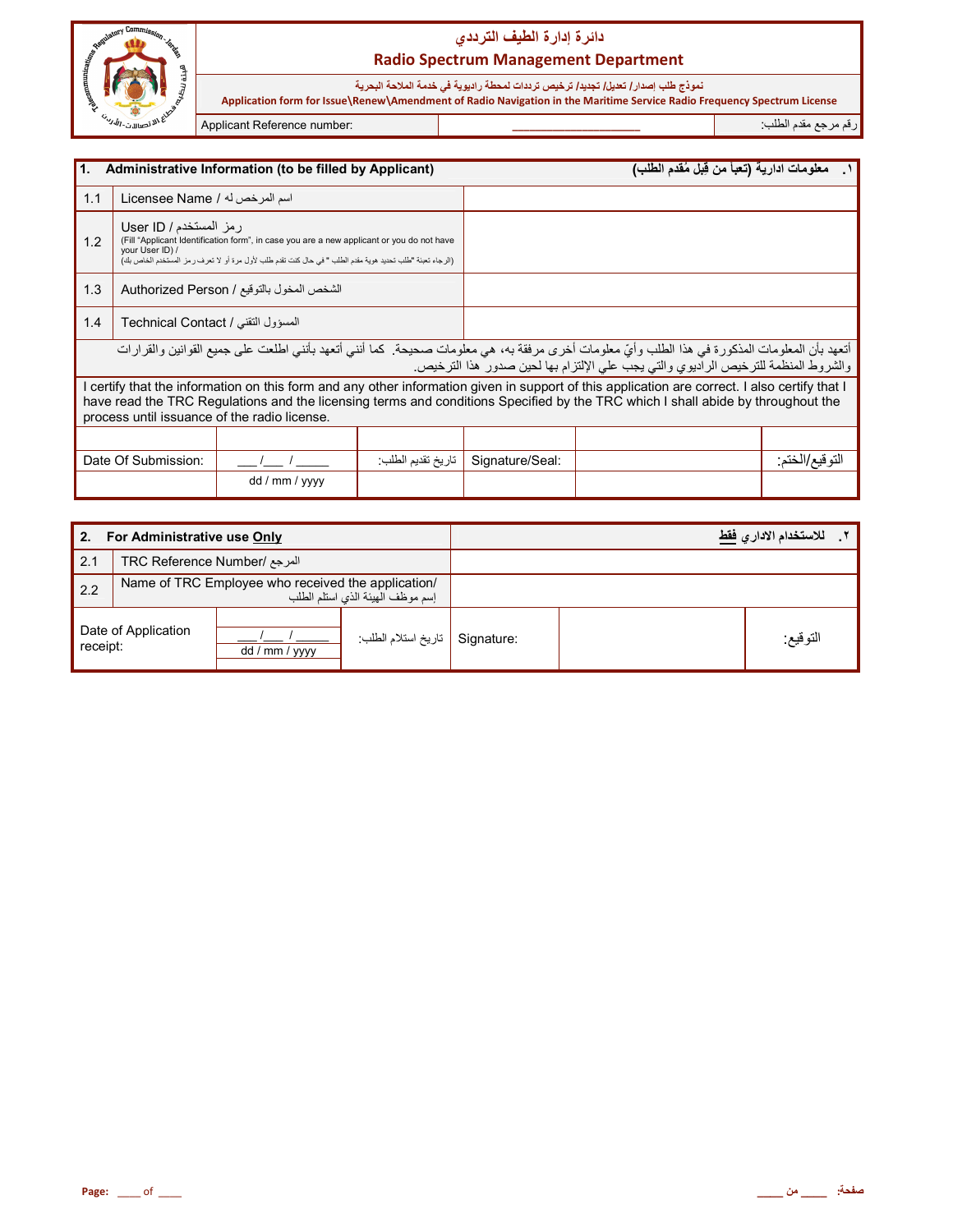| ణ                                     |                             | دائرة إدارة الطيف الترددى<br><b>Radio Spectrum Management Department</b>                                                                                                                                      |                     |
|---------------------------------------|-----------------------------|---------------------------------------------------------------------------------------------------------------------------------------------------------------------------------------------------------------|---------------------|
|                                       |                             | نموذج طلب إصدار / تعديل/ تجديد/ ترخيص ترددات لمحطة راديوية في خدمة الملاحة البحرية<br>Application form for Issue\Renew\Amendment of Radio Navigation in the Maritime Service Radio Frequency Spectrum License |                     |
| $\omega_{\nu j}$ $\omega_{\nu}$ . The | Applicant Reference number: |                                                                                                                                                                                                               | رقم مرجع مقدم الطلب |
|                                       |                             |                                                                                                                                                                                                               |                     |

| $\overline{3}$ . | Type of System |                         | نوع النظام          |
|------------------|----------------|-------------------------|---------------------|
|                  | Land Station   | Radio-Direction Finding | Radiobeacon Station |

| 14. | <b>Geographical information</b> | المعلومات الجغرافية<br>∴≴ l |
|-----|---------------------------------|-----------------------------|
| 4.1 | اسم الموقع / Site name          |                             |
| 4.2 | خط الطول / Longitude            | Min.<br>Deg.<br>Sec.        |
| 4.3 | خط العرض / Latitude             | N<br>Deg.<br>Min.<br>Sec.   |

| 5.  | <b>Frequency information</b>                                                                                                                                    |                |             |              |         |                           | <b>0_ معلومات التردد</b> |  |
|-----|-----------------------------------------------------------------------------------------------------------------------------------------------------------------|----------------|-------------|--------------|---------|---------------------------|--------------------------|--|
| 5.1 | عدد الترددات المطلوبة / Number of required frequencies<br>(Number of required frequency pairs in case of duplex operation)                                      |                |             |              |         |                           |                          |  |
|     | (عدد ازواج الترددات المطلوبة في حالة التشغيل المزدوج)                                                                                                           |                |             |              |         |                           |                          |  |
| 5.2 | نطاق التردد / Frequency Range (MHz)                                                                                                                             |                |             |              |         |                           |                          |  |
| 5.3 | عرض النطاق الترددي / Channel Bandwidth (KHz)                                                                                                                    |                |             |              |         |                           |                          |  |
| 5.4 | نمط التشغيل/ Mode of operation                                                                                                                                  |                | Half Duplex | منفرد∥       | Duplex  |                           | مزدوج                    |  |
| 5.5 | List of preferred frequencies (MHz) /<br>قائمة التر ددات المفضلة                                                                                                | #              | ار سال/ Tx  | استقبال / Rx | التعديل | نوع /Type of Modification |                          |  |
|     |                                                                                                                                                                 |                |             |              |         | اضافة /Add                | حذف / Delete             |  |
|     | - In case 5.4 Mode of Operation = Half Duplex please fill only Tx                                                                                               | $\mathbf{1}$   |             |              |         |                           |                          |  |
|     | Frequencies /<br>في حال 5.4 نمط التشغيل = منفر د، الرجاء تعبئة تر ددات الإرسال فقط                                                                              | $\overline{2}$ |             |              |         |                           |                          |  |
|     | - In case 5.4 Mode of Operation = Duplex please fill Tx and Rx<br>Frequencies /<br>في حال 5.4 نمط التشغيل = مز دو ج، الر جاء تعينة تر ددات الإر سال و الإستقبال | 3              |             |              |         |                           |                          |  |
|     |                                                                                                                                                                 | 4              |             |              |         |                           |                          |  |
|     |                                                                                                                                                                 | 5              |             |              |         |                           |                          |  |
|     |                                                                                                                                                                 | 6              |             |              |         |                           |                          |  |
|     |                                                                                                                                                                 | $\overline{7}$ |             |              |         |                           |                          |  |
|     |                                                                                                                                                                 | 8              |             |              |         |                           |                          |  |
|     |                                                                                                                                                                 | 9              |             |              |         |                           |                          |  |
|     |                                                                                                                                                                 | 10             |             |              |         |                           |                          |  |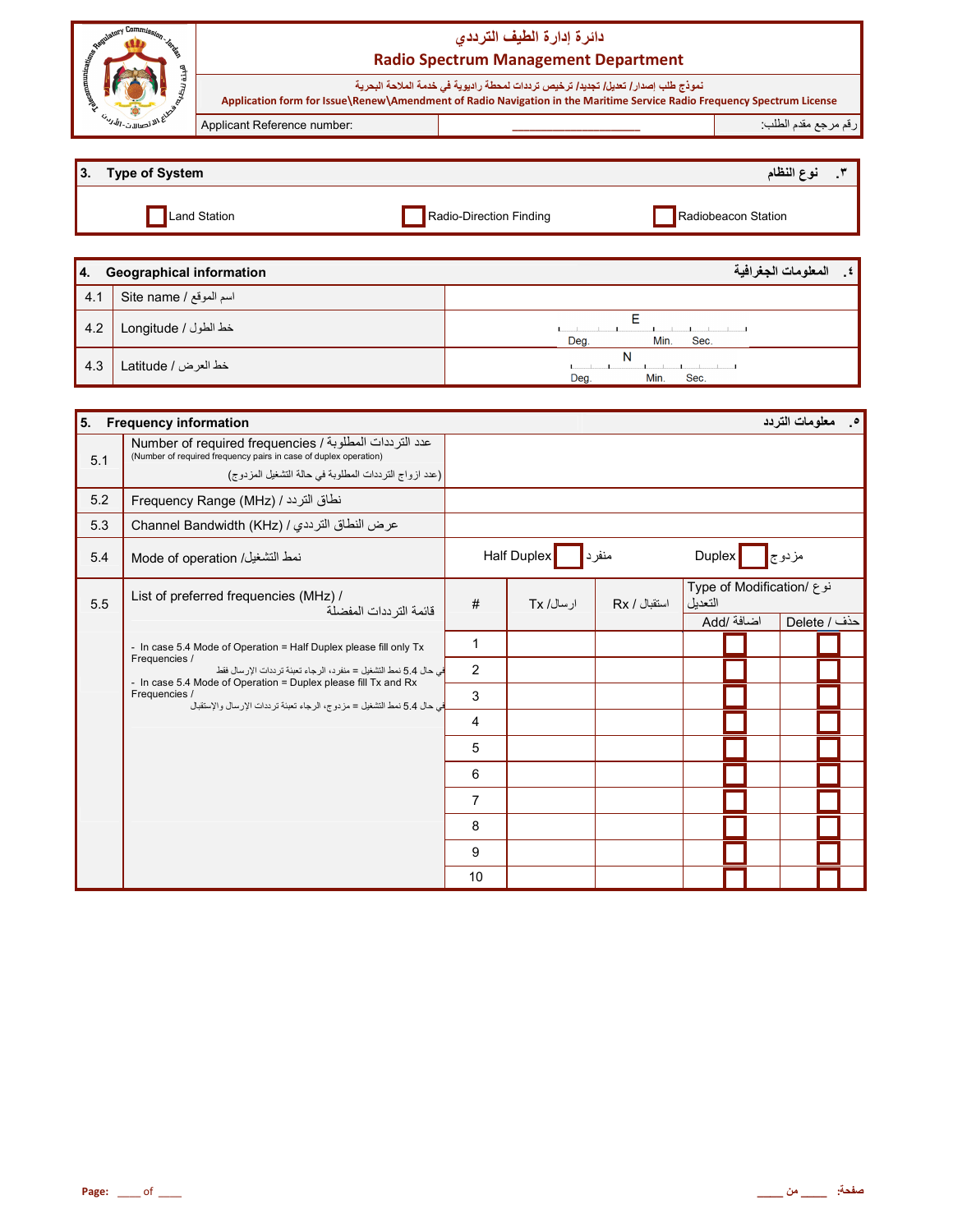

نموذج طلب إصدار/ تعيل/ تجديد/ ترخيص ترددات لمحطة راديوية في خدمة الملاحة البحرية<br>Application form for Issue\Renew\Amendment of Radio Navigation in the Maritime Service Radio Frequency Spectrum License

Applicant Reference number:

رقم مرجع مقدم الطلب

| l 6.  | Area of service                                   | منطقة الخدمة              |
|-------|---------------------------------------------------|---------------------------|
|       | 6.1 Circular Zone / المنطقة دائرية                |                           |
| 6.1.1 | خط الطول / Longitude                              | Min.<br>Deg.<br>Sec.      |
| 6.1.2 | خط العرض / Latitude                               | N<br>Min.<br>Sec.<br>Deg. |
| 6.1.3 | Radius of service area (Km) / شعاع منطقة الخدمة / |                           |
| 6.1.4 | Maximum Length of Circuit (m)                     |                           |

| $\overline{7}$ . | <b>Station details</b>                                                                                                          |                        | تفاصلل المحطة   |
|------------------|---------------------------------------------------------------------------------------------------------------------------------|------------------------|-----------------|
| 7.1              | Nature of Service(refer to Annex 1) / ( ابرجى الرجوع للملحق ١)<br>طننعة الخدمة                                                  |                        |                 |
| 7.2              | فئة البث / Designation of Emission                                                                                              |                        |                 |
| 7.3              | Requested Transmitter Output Power (W) / (W) القدرة المطلوبة (Requested Transmitter Output Power (W)<br>الصادرة عن جهاز الإرسال |                        |                 |
| 7.4              | حساسية المستقبل / Receiver Sensitivity (dBm)                                                                                    |                        |                 |
| 7.5              | نسبة الاشارة الى التداخل / Signal to Interference Ratio (dB)                                                                    |                        |                 |
| 7.6              | إرتفاع الهوائي فوق مستوى الأرض (م) / Antenna height AGL (m)                                                                     |                        |                 |
| 7.7              | Antenna Height above the mast base (m) / ارتفاع الهوائي عن Antenna Height above the mast base (m)<br>قاعدة البرج أو العامود (م) |                        |                 |
| 7.8              | كيفية تثبيت الهوائي / Antenna Mounting type                                                                                     | Green Field<br>Rooftop |                 |
|                  |                                                                                                                                 | <b>Wall Mount</b>      | Indoor Solution |

| 8.  | <b>Equipment Details</b>                                                    | تفاصيل الأجهزة |
|-----|-----------------------------------------------------------------------------|----------------|
| 8.1 | Manufacturer of the main equipment/<br>، الشر كة المصنِّعة للجهاز الرئيسي   |                |
| 8.2 | طراز الجهاز الرئيسي/ Model of the main equipment                            |                |
| 8.3 | Manufacturer of the standby equipment/<br>الشركة المصنِّعة للجهاز الإحتياطي |                |
| 8.4 | طراز الجهاز الإحتياطي/ Model of the standby equipment                       |                |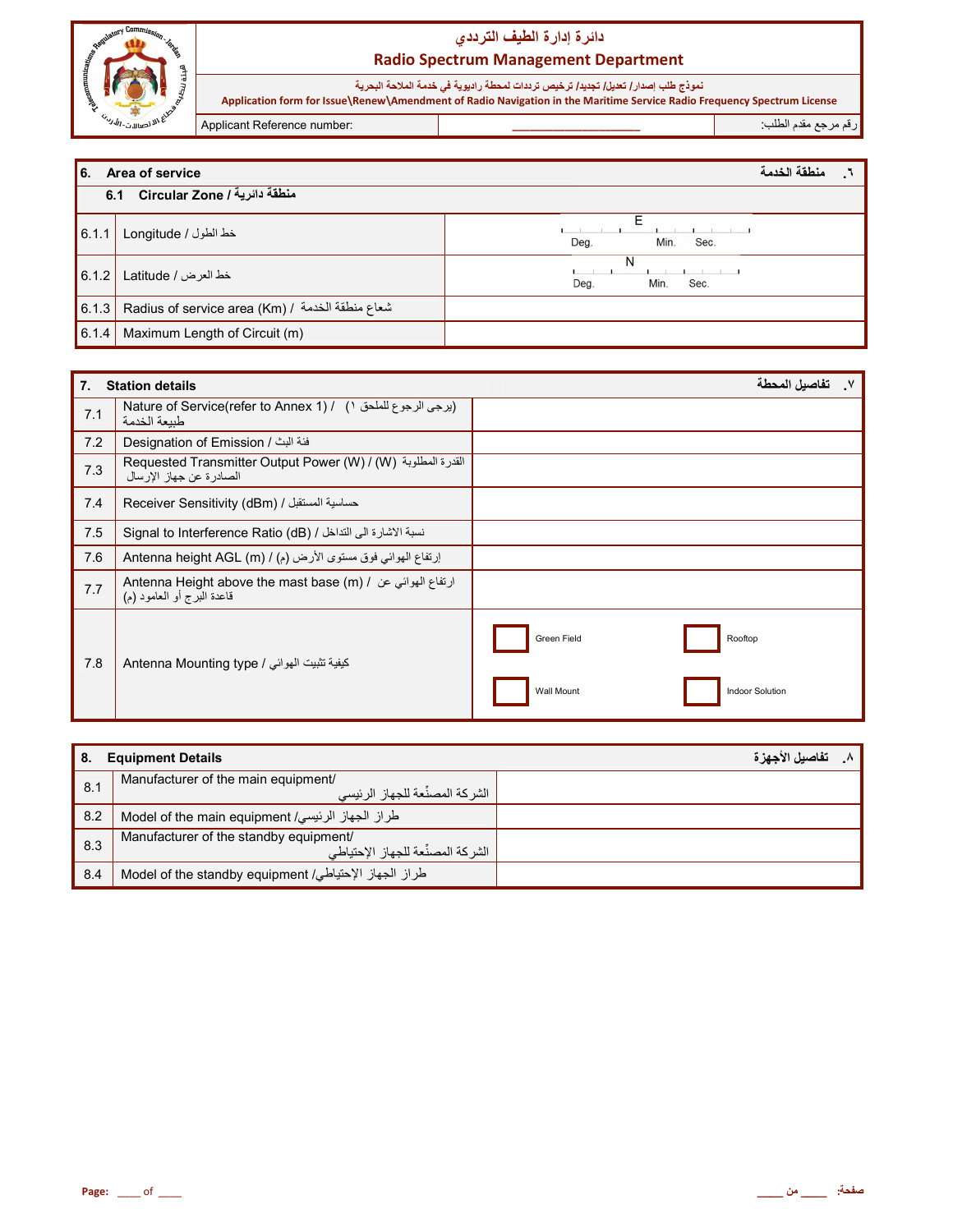

نموذج طلب إصدار/ تعيل/ تجديد/ ترخيص ترددات لمحطة راديوية في خدمة الملاحة البحرية<br>Application form for Issue\Renew\Amendment of Radio Navigation in the Maritime Service Radio Frequency Spectrum License

Applicant Reference number:

رقم مرجع مقدم الطلب

| 9.   | Antenna details                                                             | ٩. تفاصيل الموائيات                                                                                                                                                                                                          |
|------|-----------------------------------------------------------------------------|------------------------------------------------------------------------------------------------------------------------------------------------------------------------------------------------------------------------------|
| 9.1  | الشركة المصنعة / Manufacturer                                               |                                                                                                                                                                                                                              |
| 9.2  | الطراز / Model                                                              |                                                                                                                                                                                                                              |
| 9.3  | ربح الهوائي / Antenna gain (dBd)                                            |                                                                                                                                                                                                                              |
| 9.4  | الإستقطاب / Polarization                                                    | CL - Left hand circular or<br>CR - Right hand<br>D - Dual<br>circular or indirect<br>indirect<br>H - Horizontal Linear<br>M - Mixed<br>L - Linear<br>SR - Right hand<br>SL - Left hand slant<br>V - Vertical linear<br>slant |
| 9.5  | الإتجاهية / Directivity                                                     | Directional<br>Omni                                                                                                                                                                                                          |
|      | <b>Directional Antenna</b><br>(Fill only in case Directivity = Directional) | هوائي إتجاهي<br>(تعبأ فقط في حالة الاتجاهي = Directional)                                                                                                                                                                    |
| 9.6  | نسبة الربح الأمامي الى الخلفي / [GB] Front-to-Back Ratio                    |                                                                                                                                                                                                                              |
| 9.7  | عرض الاشعاع الرئيسي العامودي / [ <sup>0</sup> ] Vertical Beamwidth          |                                                                                                                                                                                                                              |
| 9.8  | عرض الاشعاع الرئيسي الافقى / [0] Horizontal Beamwidth                       |                                                                                                                                                                                                                              |
| 9.9  | ارتفاع الاشعاع / [ <sup>0</sup> ] Elevation of Maximum Radiation            |                                                                                                                                                                                                                              |
|      | 9.10   Beam Direction / إنجاه الإشعاع                                       | Fixed<br>Rotational/ Swept<br>(fill the field 9.11)<br>(fill the field 9.12)                                                                                                                                                 |
| 9.11 | Azimuth of Maximum Radiation [°] / اسمت الإشعاع /                           |                                                                                                                                                                                                                              |
|      | بداية/نهاية السمت / Start / Finish Azimuths [°] /                           | Finish:<br>Start:                                                                                                                                                                                                            |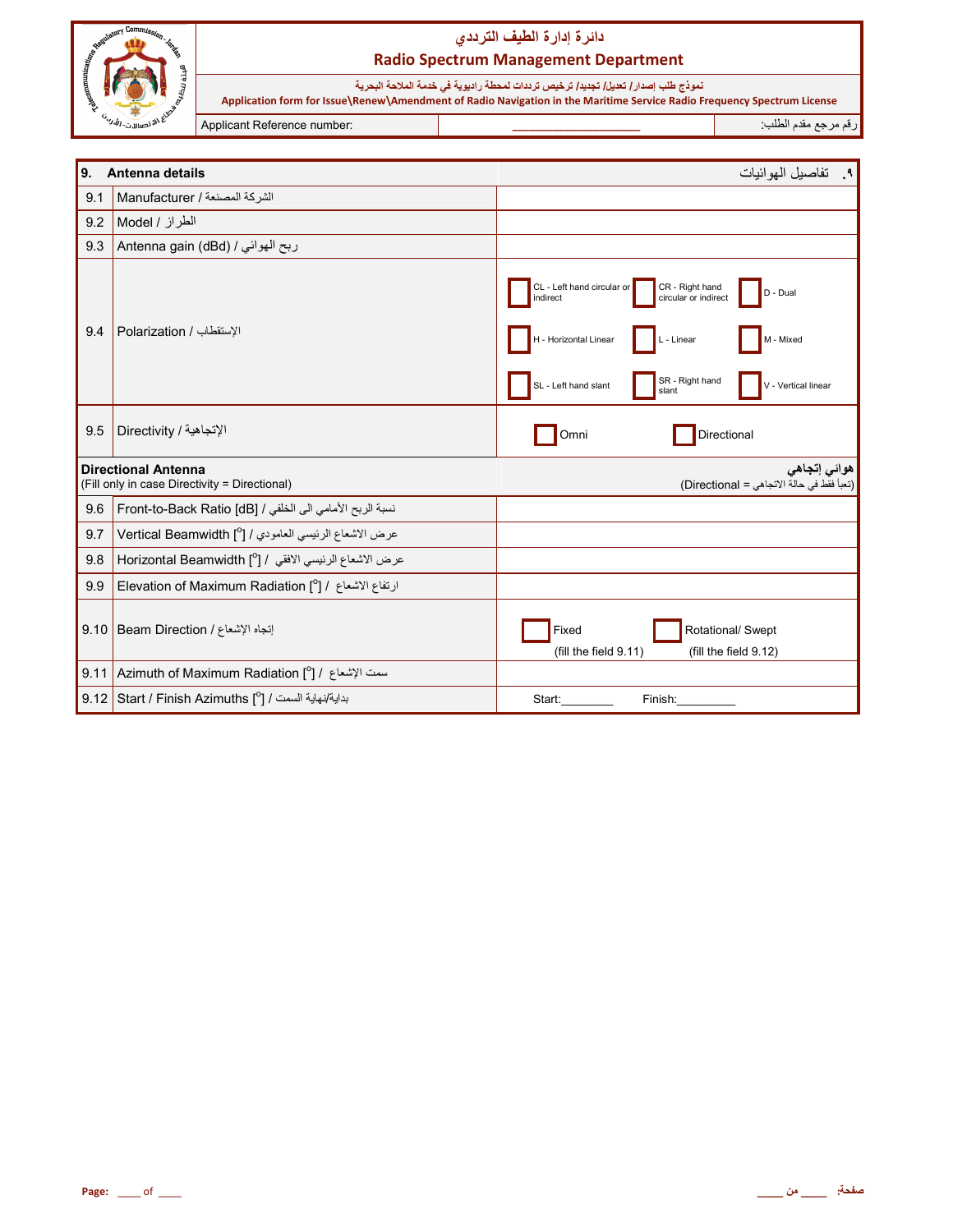

نموذج طلب إصدار/ تعليل/ تجليل/ ترخيص ترددات لمحطة راديوية في خدمة الملاحة البحرية<br>Application form for Issue\Renew\Amendment of Radio Navigation in the Maritime Service Radio Frequency Spectrum License

Applicant Reference number:

رقم مرجع مقدم الطلب

|      | 10. License(s) List                    |                  | ١٠. قائمة التراخيص                  |
|------|----------------------------------------|------------------|-------------------------------------|
|      | (fill only in case of Renew or Cancel) |                  | (تعبأ فقط في حالة التجديد أو الغاء) |
|      | 10.1                                   | $\frac{1}{10.2}$ |                                     |
| $\#$ | License Number/                        | Expiry Date /    |                                     |
|      | رقم الترخيص                            |                  | تاريخ انتهاء الصلاحية               |
|      |                                        | $1 \quad 1$      |                                     |
|      |                                        |                  |                                     |
|      |                                        |                  |                                     |
|      |                                        |                  |                                     |
|      |                                        |                  |                                     |
|      |                                        |                  |                                     |
|      |                                        |                  |                                     |
|      |                                        |                  |                                     |
|      |                                        |                  |                                     |
|      |                                        |                  |                                     |
|      |                                        |                  |                                     |
|      |                                        |                  |                                     |
|      |                                        |                  |                                     |
|      |                                        |                  |                                     |
|      |                                        |                  |                                     |
|      |                                        |                  |                                     |
|      |                                        |                  |                                     |
|      |                                        |                  |                                     |
|      |                                        |                  |                                     |
|      |                                        |                  |                                     |
|      |                                        |                  |                                     |
|      |                                        |                  |                                     |
|      |                                        |                  |                                     |
|      |                                        |                  |                                     |
|      |                                        |                  |                                     |
|      |                                        |                  |                                     |

#### Remarks:

If needed please use more than one copy of this page.  $\pm$ 

<mark>ملاحظات:</mark><br>\_\_\_\_\_\_ عند الحاجة يرجى استعمال اكثر من نسخة من هذه الصفحة<sub>.</sub>